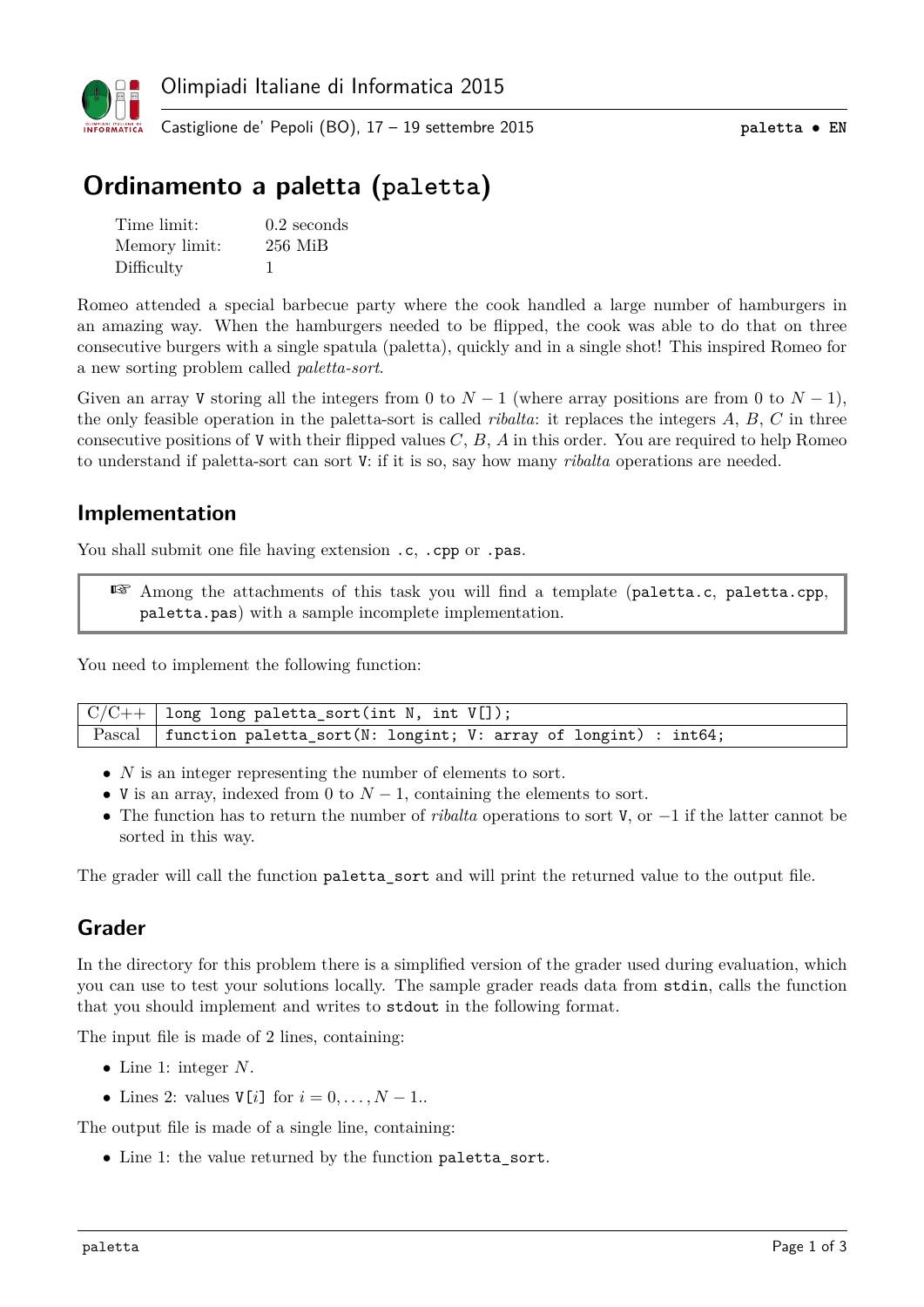

### **Constraints**

- $1 \le N \le 1500000$ .
- $0 \le V[i] \le N-1$  for  $i = 0, \ldots, N-1$ .

## **Scoring**

Your program will be tested against several test cases grouped in subtasks. For each test case you will get the following factor.

- 1: If you compute the minimal number of *ribalta* operations.
- 0.2: If array V can be sorted and you compute any non-negative number (that is, you can distinguish if V can be sorted or not.
- 0: All the remaning cases.

For each subtask, its score is given by the product of the points below times the above factor for the worst test case in the subtask.

- **Subtask 1 [ 5 points]**: Examples.
- **Subtask 2** [19 points]:  $N \le 100$ .
- **Subtask 3 [24 points]**: *N* ≤ 5000.
- **Subtask 4** [21 points]:  $R \le 100$  (or V cannot be sorted).
- **Subtask 5 [25 points]:**  $N \le 100000$ .
- **Subtask 6 [ 6 points]**: No limitations.

#### **Examples**

| input.txt        | output.txt |
|------------------|------------|
| 5<br>2 0 4 3 1   | $-1$       |
| 6<br>2 3 0 5 4 1 | 3          |

### **Explanation**

In the **first example** it is not possible to sort V.

In the **second example**, the proposed solution yields the following sequence of *ribalta* operations: